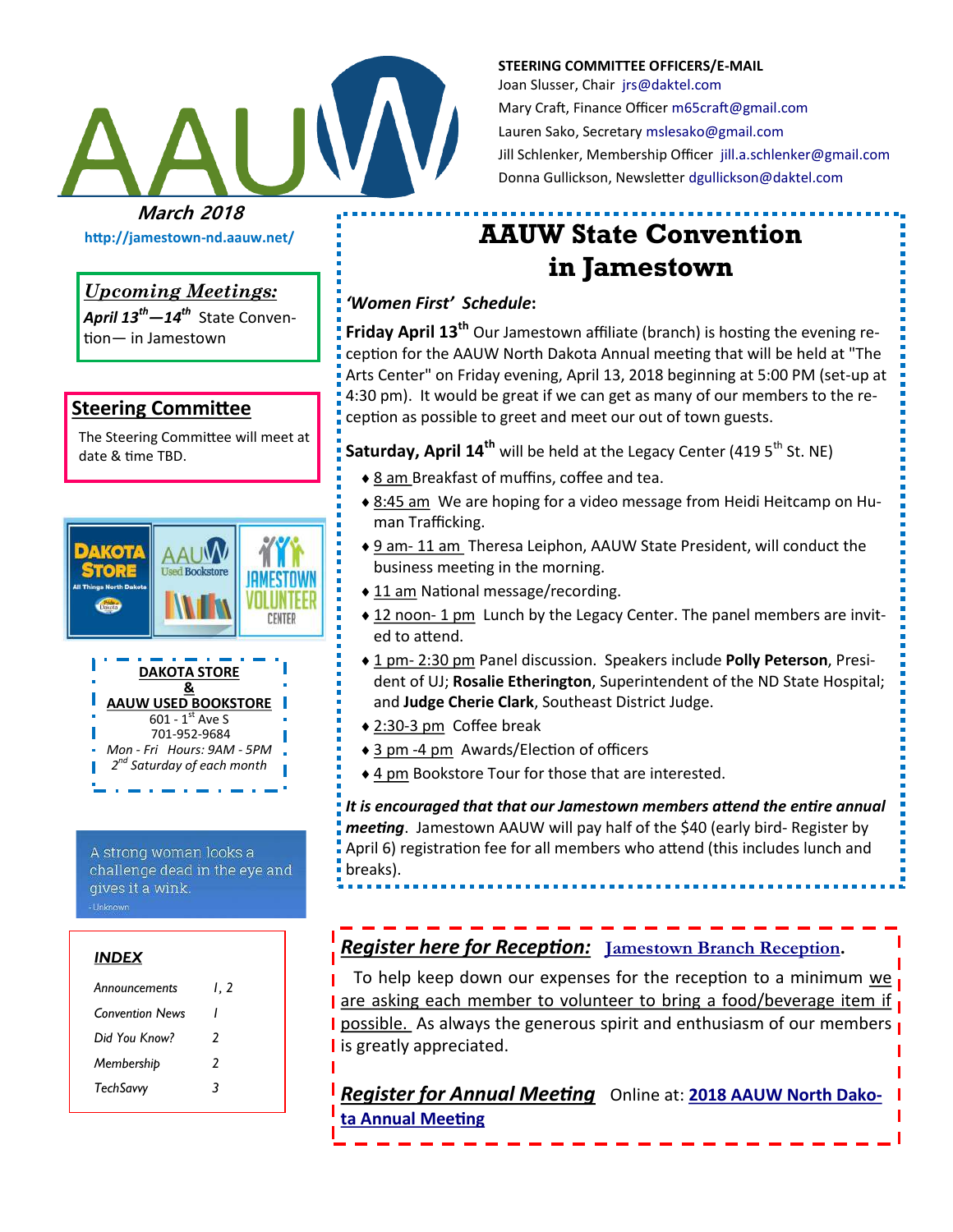## **'Date' did you knows**

- Did you know months that start on a Sunday will always have a Friday the 13th
- Did you know March 14 is 'save a spider day'
- Did you know MTV (Music Television) made its debut at 12:01 a.m. August 1st 1981 (the first music video shown 'Video killed the radio star' by the Buggles)
- Did you know Hawaii officially became apart of the US on June 14 1900
- Did you know the supersonic Concorde jet made its first trial flight on January 1st 1969
- Did you know October the 10th is national metric day

## **'Alphabet' did you knows**

- Did you know the Hawaiian alphabet has 13 letters
- Did you know the most commonly used letter in the alphabet is E
- Did you know the sentence "the quick brown fox jumps over the lazy dog" uses every letter in the English alphabet
- Did you know the letter W is the only letter in the alphabet that has 3 syllables (all others have 1)
- Did you know 1 out of every 8 letters written is an e
- Did you know the Cambodian alphabet has 74 letters

## **'Membership' did you knows**



The AAUW Board of Directors voted in June 2017 to enact the first dues change in almost a decade.

Effective March 16, 2018, *national dues will increase.* The total amount due is \$74. National dues are now \$59, State dues are \$10, and local dues are \$5. **The total amount due is \$74**.

 Annual dues currently account for 13 percent of AAUW's annual budget. They help to sustain and grow AAUW's programs and work that advances equity for women and girls. A combination of dues, donations, and corporate and foundation funding is critical to supporting AAUW's [salary negotiation workshops,](https://www.aauw.org/what-we-do/salary-negotiation-workshops/)  groundbreaking [research,](https://www.aauw.org/what-we-do/research/) [advocacy](https://www.aauw.org/issues/advocacy/) efforts, [campus leadership programs,](https://www.aauw.org/what-we-do/campus-programs/) and so much more.

We believe we can do great things together and thank you for your continued support. We currently have 33 members in our Jamestown branch.

*https://www.aauw.org/resource/membership-dues-update*